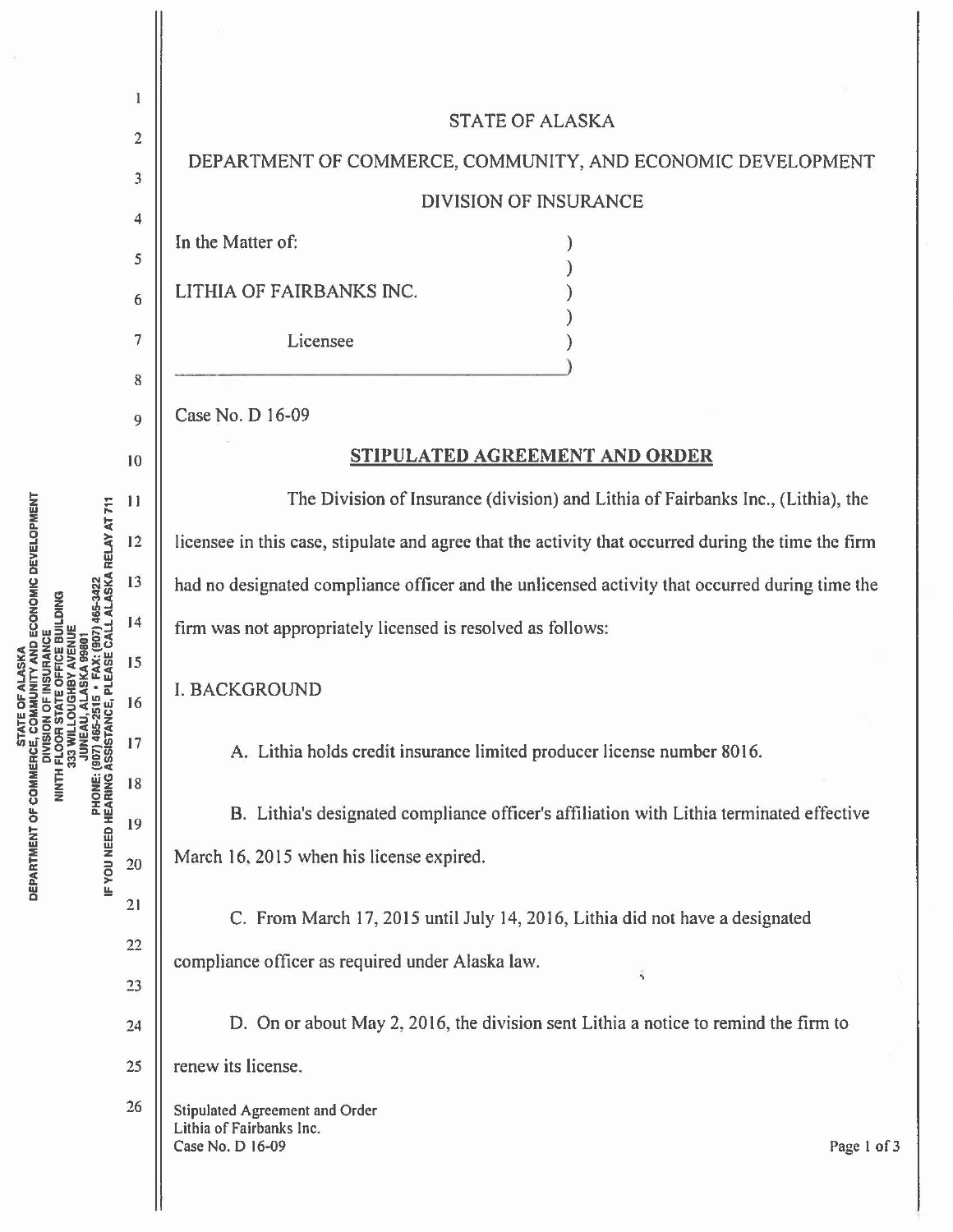$\overline{2}$ 

 $\mathbf{1}$ 

3

4

5

6

7

8

9

JO

 $11$ 

 $12$ 

13

 $14$ 

15

16

17

18

19

20

 $21$ 

22

23

24

25

26

E. On or about July 5, 2016, the division notified Lithia that its license for credit insurance limited producer authority lapsed for failure to renew.

F. As part of the filing requirements to obtain its license, Lithia provided a notarized amended statement to the division indicating whether any business had been transacted while the firm did not have a designated compliance officer and was not appropriately licensed. This statement indicated that 102 policies were written between March 17, 2015 and July 14, 2016 with \$4,320.19 earned in compensation. These transactions subject Lithia to civil penalties under AS 21.27.440.

## II. TERMS OF AGREEMENT

1. Lithia agrees to pay a civil penalty under AS 21.27.440 in the amount of \$4,320.19 for the unlicensed activity that occurred between Marchi 7, 2015 and July 14, 2016, with \$1,820.19 suspended. The unsuspended penalty of \$2,500.00 is payable at the time Lithia has been notified that the director has signed the order approving this agreement.

2. In the event Lithia violates Alaska insurance laws during the next two years, the suspended portion of the penalty referenced in paragraph one will be reinstated. Lithia also will be subject to any and all sanctions authorized by the insurance laws including imposition of additional penalties.

3. By signing this agreement, Lithia understands and agrees that any failure to comply with the conditions of this agreement will be grounds to revoke, suspend, or not renew Alaska credit insurance limited producer license number 8016.

Stipulated Agreement and Order Lithia of Fairbanks Inc. Case No. D 16-09 Page 2of3